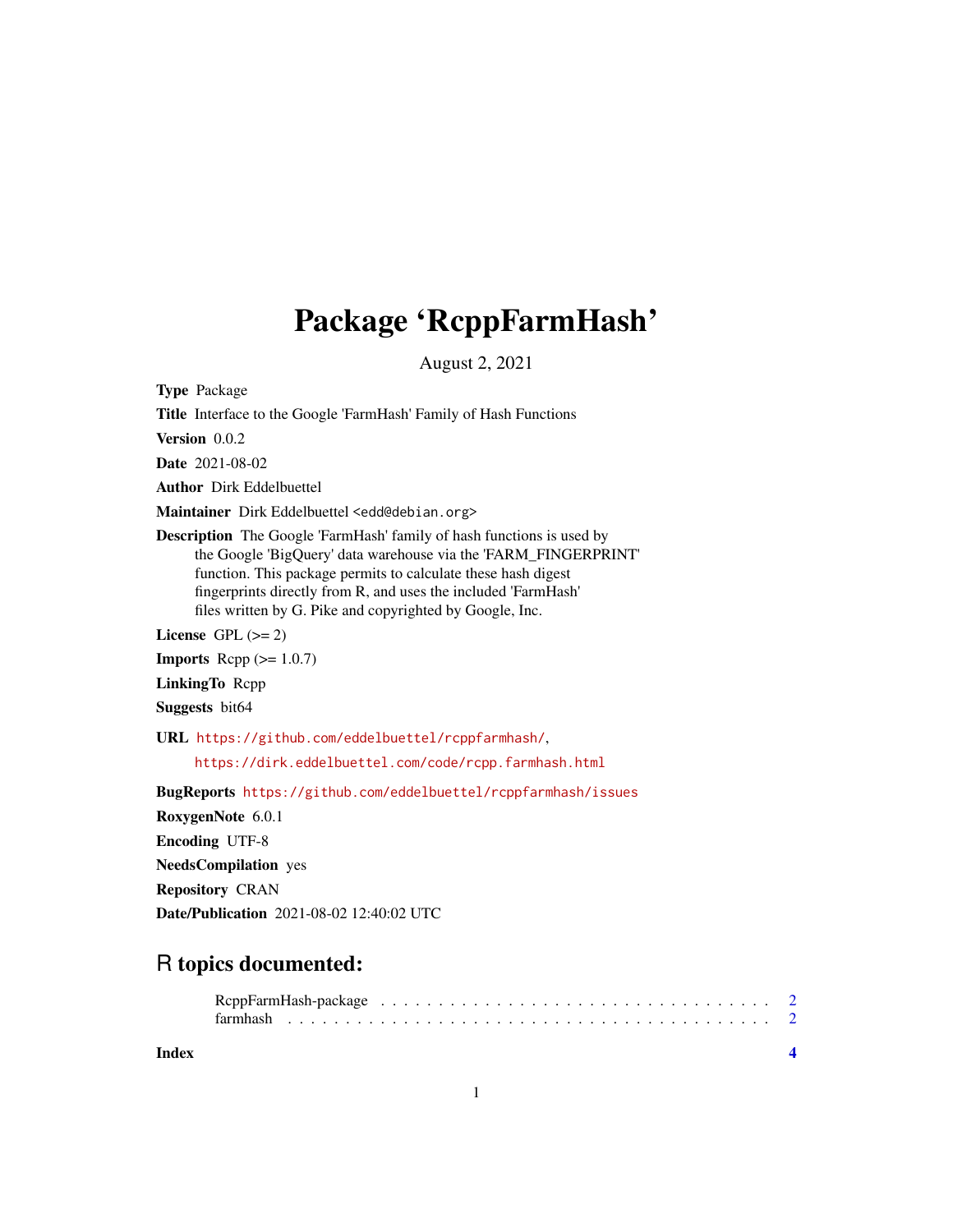<span id="page-1-0"></span>RcppFarmHash-package *Interface to the Google 'FarmHash' Family of Hash Functions*

#### Description

The Google 'FarmHash' family of hash functions is used by the Google 'BigQuery' data warehouse via the 'FARM\_FINGERPRINT' function. This package permits to calculate these hash digest fingerprints directly from R, and uses the included 'FarmHash' files written by G. Pike and copyrighted by Google, Inc.

#### Package Content

Index of help topics:

| RcppFarmHash-package | Interface to the Google 'FarmHash' Family of |
|----------------------|----------------------------------------------|
|                      | Hash Functions                               |
| farmhash             | Compute a 'FarmHash' digest for a vector of  |
|                      | strings                                      |

#### Maintainer

Dirk Eddelbuettel <edd@debian.org>

#### Author(s)

Dirk Eddelbuettel

farmhash *Compute a 'FarmHash' digest for a vector of strings*

#### Description

Compute a 'FarmHash' digest for a vector of strings

#### Usage

```
farmhash(sv)
```
#### Arguments

sv Vector of strings for which a hash digest is requested

#### Value

A vector of integer64 values (using the bit64 package to 'decode' the appropriate binary payload from a numeric vector).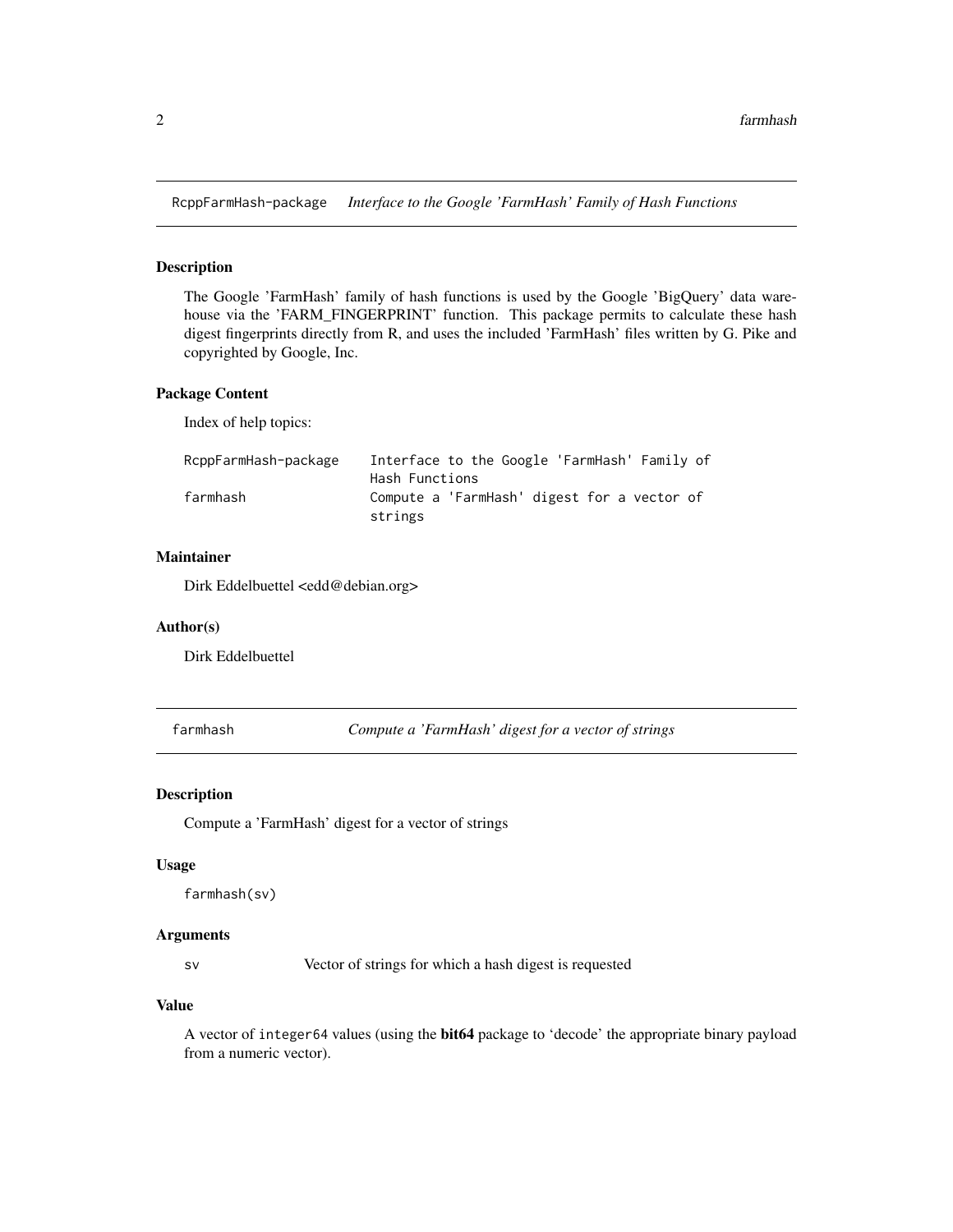#### farmhash 3

#### Examples

```
if (requireNamespace("bit64", quietly=TRUE)) {
   suppressMessages(library(bit64))
}
farmhash(c("foo", "bar", "baz"))
```